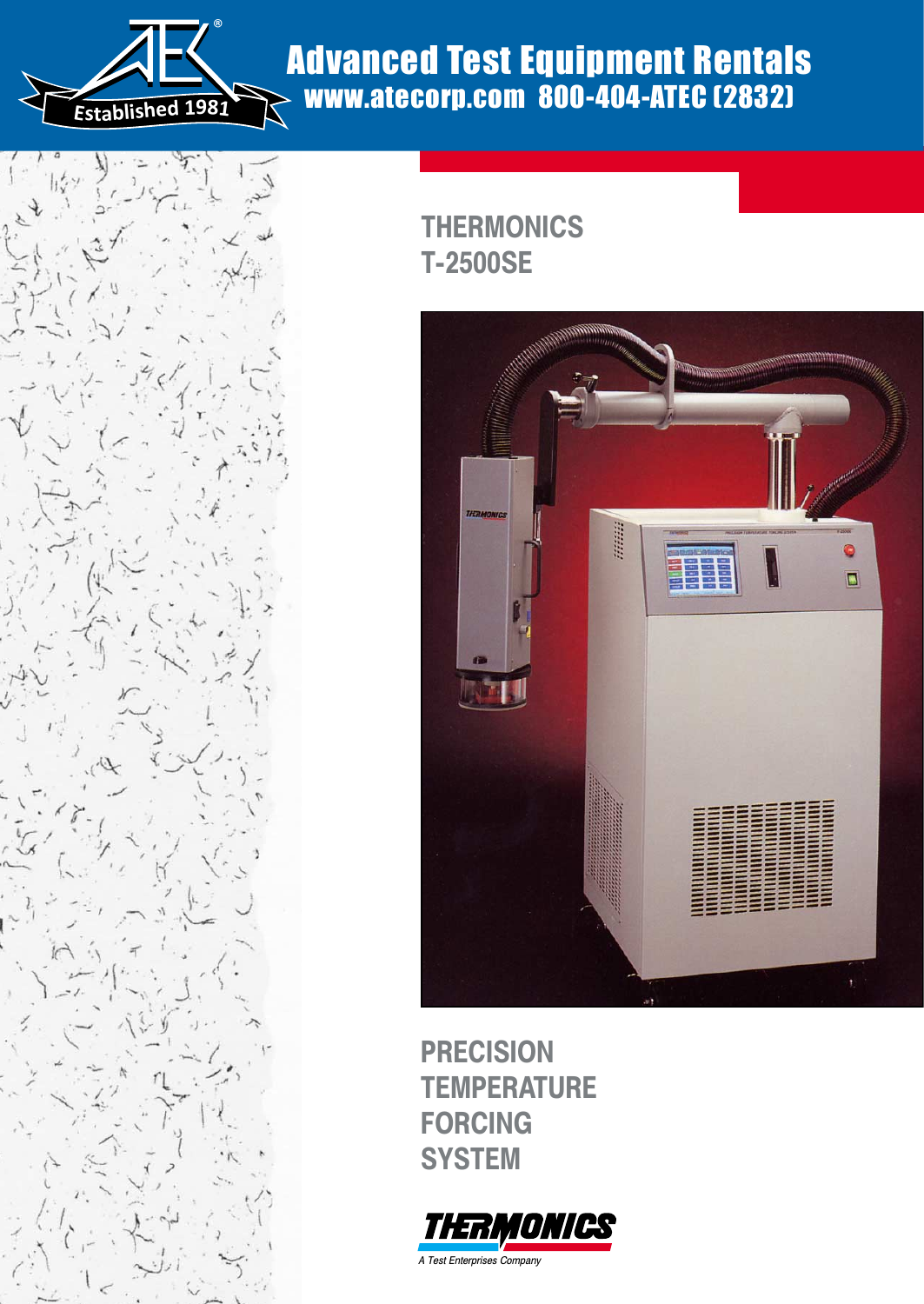*Aleader in temperature testing technology, Thermonics, sets a higher standard for performance and value with the T-2500SE precision temperature forcing system. Designed with speed, accuracy and reliability as essential design criteria, the T-2500SE provides the most advanced temperature testing capability available. The system transitions air temperature between +125C and -55C in as little as 4 seconds and has a wide temperature range of -90C to +225C; encompassing the requirements of both production and engineering environments. Field-proven, single-stage mechanical refrigeration eliminates the need for liquid nitrogen or any other consumable refrigerants.*

#### **Intelligent Touch-Screen Interface**

An intelligently designed, multi-color touchscreen makes the system easy to set up and operate. The temperature setpoint, air temperature, DUT (device under test) temperature, airflow rate, and current system status display continuously facilitating instant statusing. A variety of menus enable the operator to change parameters by touching the desired selections. In addition, a password protection feature makes it possible for the test engineer to determine operator accessibility to key software segments.

#### **Sophisticated Temperature Cycling**

Complex temperature profiles are easily set up on the touch screen. Temperature profiles can be saved and recalled for use or exported to 3.5" diskette. Data entered can be as simple as two temperatures and soak times, or as complex as a 99-step cycle - each with a unique temperature, soak time, or ramp rate. The T-2500SE may be used for temperature cycling per MIL STD-883C for thermal stressing of semiconductor devices.

|                         | <b>MANUAL CONTROL SCREEN</b> |                              |                               |
|-------------------------|------------------------------|------------------------------|-------------------------------|
| <b>SETPOINT</b><br>25.0 | <b>AR</b><br>24 S            | <b>FLOW</b><br>K-DUT<br>73.4 | <b>STATUS</b><br>222<br>TOTAL |
| Select                  | Setpoint                     | Soak Time                    | Use ATE                       |
| <b>AMB</b>              | 25.0                         | 10                           | <b>NO</b>                     |
| COLD                    | $-55.0$                      | 10                           | <b>NO</b>                     |
| COLD                    | $-85.0$                      | 10                           | <b>NO</b>                     |
| <b>HOT</b>              | 125.0                        | 10                           | <b>NO</b>                     |
| <b>HOT</b>              | 230.0                        | 10                           | <b>NO</b>                     |
| AIR OFF                 | <b>HEAD</b>                  | <b>FILE</b><br><b>HELP</b>   | <b>MENU</b>                   |

**FAST**

**ACCURATE**

**RELIABLE**

**TESTING**

**TEMPERATURE**







A Test Enterprises Company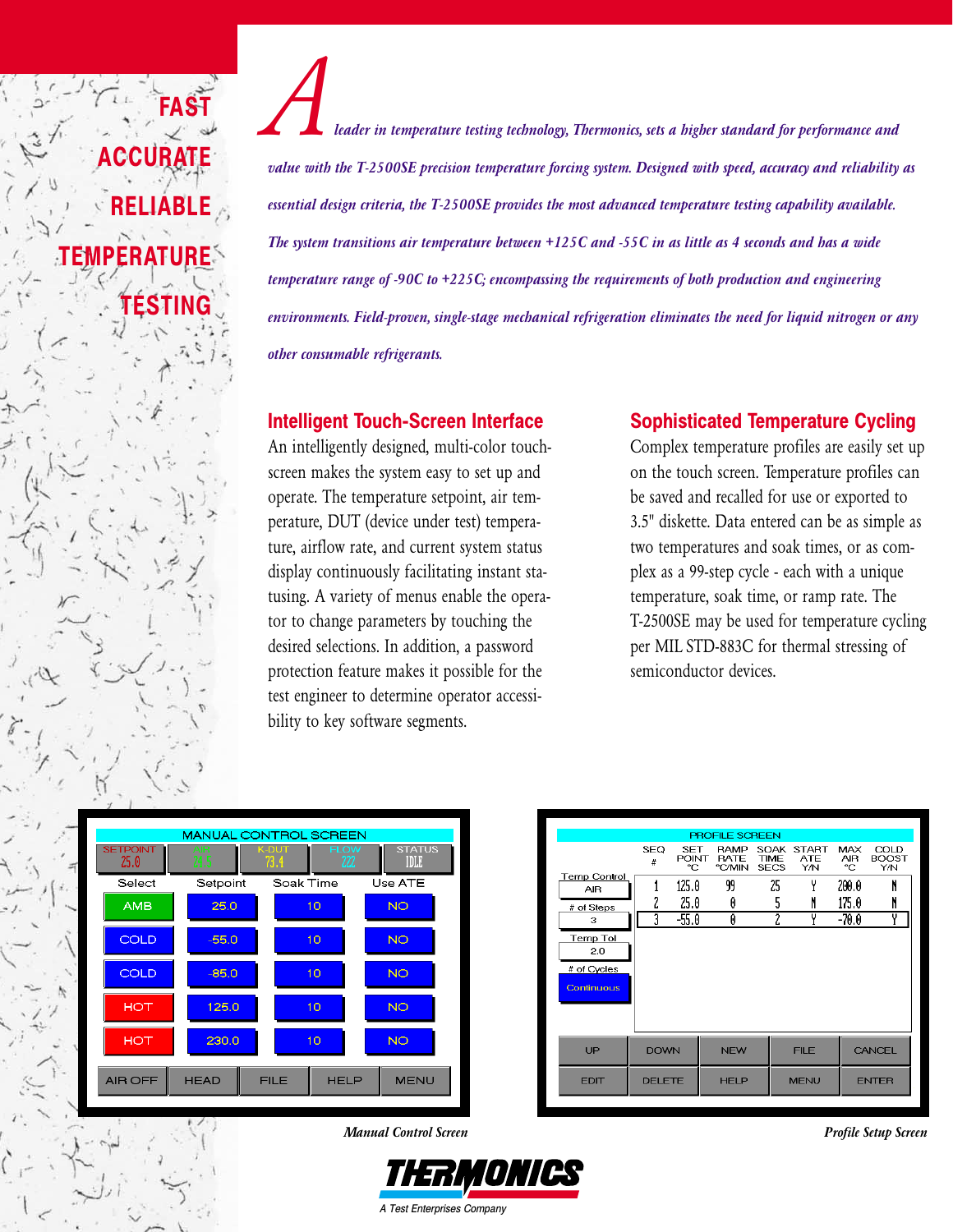

**T-2500SE on Autotester Load Board**

#### **Precise Temperature Control**

A patented, proprietary temperature control algorithm provides the most accelerated and precise temperature control of any available temperature forcing system. Physical integration to the DUT is accomplished with the interface kit which includes thermal caps and a shroud assembly. Coupled with the system's high airflow - and cold boost feature, test temperatures are achieved efficiently and economically; making the T-2500SE the optimal system for testing semiconductor packages, hybrids, modules, MCMs, PCBs, and small subassemblies. Examples of typical semiconductor packages that the system can accommodate include PLCC, DIP, LCC, PGA, SOP, QFP, and others. Custom thermal fixtures are available to provide a controlled temperature environment for testing larger modules.

#### **Full ATE Compatibility**

Remote operation of the system is accomplished with RS-232C and IEEE-488.2 interfaces. A library of remote communication commands enable easy configuration, monitoring, and actuation of critical setup and operating parameters; such as temperature set points and soak times; from any remote computer or terminal. A standard ATE interface providing start test, end of test, and class signals is provided to assure full ATE compatibility which includes the ability to communicate with all main ATE and Rack and Stack test systems.

#### **Easy PM and Calibration**

Thermonics' Precision Temperature Forcing Systems are field proven for durability, performance and reliability. The system can be relied upon for use in around-the-clock production environments. Maximum up time is achieved with a modular design that promotes quick and easy implementation of preventive maintenance activities. Calibration of the system is facilitated by a series of software screens that guide you through the procedure in a systematic manner. In addition, diagnostics screens that report system malfunctions in an easy to understand format assist with servicing of the system.

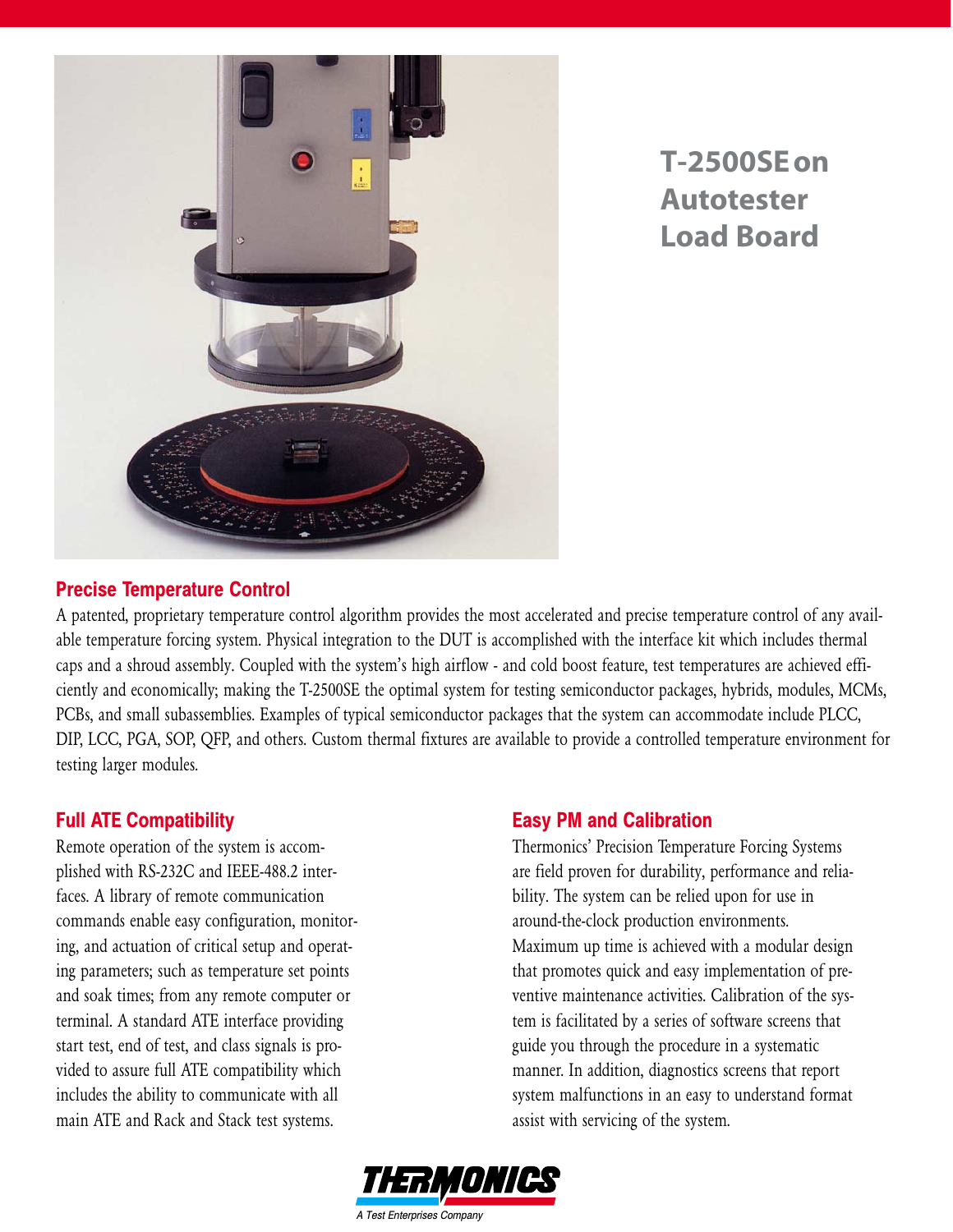

#### **Optional Systems**

T-2500E provides a lower cost solution with an economical, easily-adjusted arm. The system has a temperature range of -80C to +225C, and air temperature transitions between +125C and -55C in 10 seconds. Vertical motion of the arm is motorized and horizontal motion is manual.

T-2500BE replaces the arm with a basic output hose. This system is ideal for use in applications that incorporate the use of custom test fixtures.

Models T-2500IX and T-2500IX/M, which can achieve cold temperatures of -100C and -130C, respectively, are ideal for test applications that require extremely low temperatures.

The T-2500IX/M uses uses liquid nitrogen to facilitate cooling and is an optimal solution for large power dissipating devices in the 50 to 100W range.

#### **Efficient Air Dryer**

To ensure the use of clean, dry air a built-in air dryer removes water vapor and particles from the compressed air source. This heatless air dryer lowers the dew point of the source air to approximately -80C.

#### **World-Wide Service and Support**

Service is available around the world. Whether you're the U.S.A., Asia, or Europe, your system can be serviced quickly and efficiently by a qualified technician. Telephone support is always available from the factory.

#### **CE Certification**

For use in Europe, CE certification is provided.

*Conductive Thermal Caps*

### **High Productivity**

The wide temperature range of -90C to +225C, in conjunction with the rapid transition rate, can quickly and accurately bring devices to test temperature.

Optional  $LN<sub>2</sub>$  injection can further increase productivity when testing large devices at extreme low temperatures.

#### **DUT Sensor**

The case temperature of the DUT can be determined with the use of the DUT sensor (K-type or T-type). This feature makes it possible to control the temperature of the DUT to within *±*1C of the desired temperature setpoint. In addition, an advanced temperature control algorithm assures the DUT is stabilized at temperature quickly.

#### **Thorough Documentation**

Comprehensive, easy to read Users and Maintenance Manuals are provided with the T-2500SE. These manuals provide information on operation of the system, routine preventive maintenance, and service.

#### **Further Information**

For additional information on this new product, call a Thermonics Sales Representative today! **(408) 542-5900**

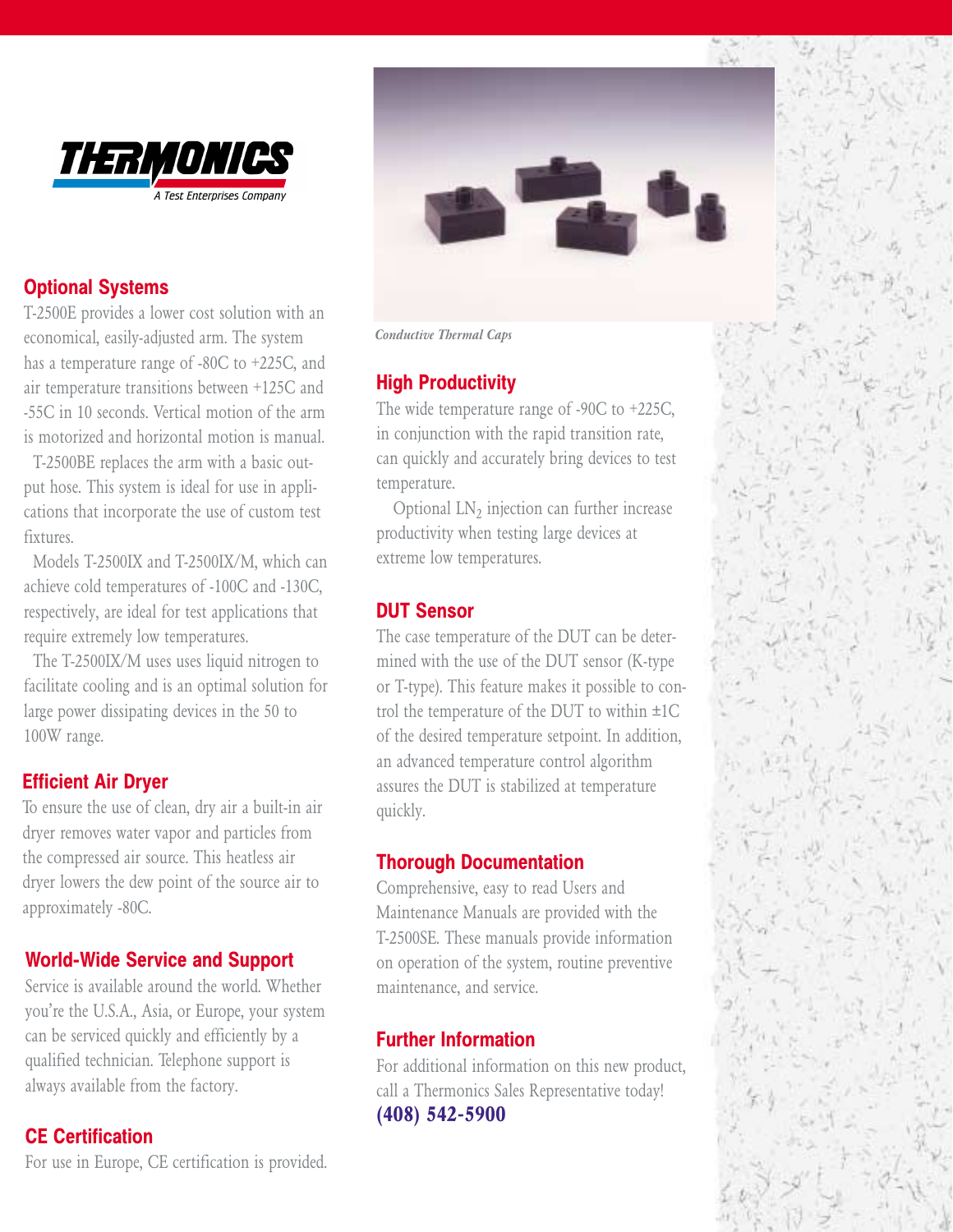

*Fully-Motorized Arm*

#### **ESD Protection**

Grounding of all surfaces and air pathways prevents the development of electro-static discharge (ESD) which can damage sensitive semiconductor components.

#### **Optional Air Ionizer**

ESD protection can be further enhanced by inclusion of the optional air ionizer. The ionizer provides an ion balance that prevents a charge from developing in the air stream and removes charges from non-conductive surfaces. Conductive silicon rubber thermal caps and insulation sheets are also available.





#### **Integrated Thermal Test Head and Motorized Arm**

Provides a strong support for adapting the thermal test head to the DUT. The positive action, quick adjust arm has several degrees of freedom that enable it to be positioned in a wide range of horizontal and vertical positions. The combination of electro-mechanical and pneumatic action of this assembly ensures precise, stable and repeatable placement of the thermal fixture over the DUT. Heated purge air is provided to keep the test interface free of frost or moisture when operating at cold temperatures. Ambient purge air prevents overheating of test electronics when testing at hot temperatures.

#### **On-Screen Graphics**

Numerical representations of the DUT, air and set-point temperatures continuously display. A screen that presents the data in graphical form similar to a chart recorder is provided at the touch of a key. Logged data can be stored and recalled.



*Numeric Keypad Scrolling Graph Screen*